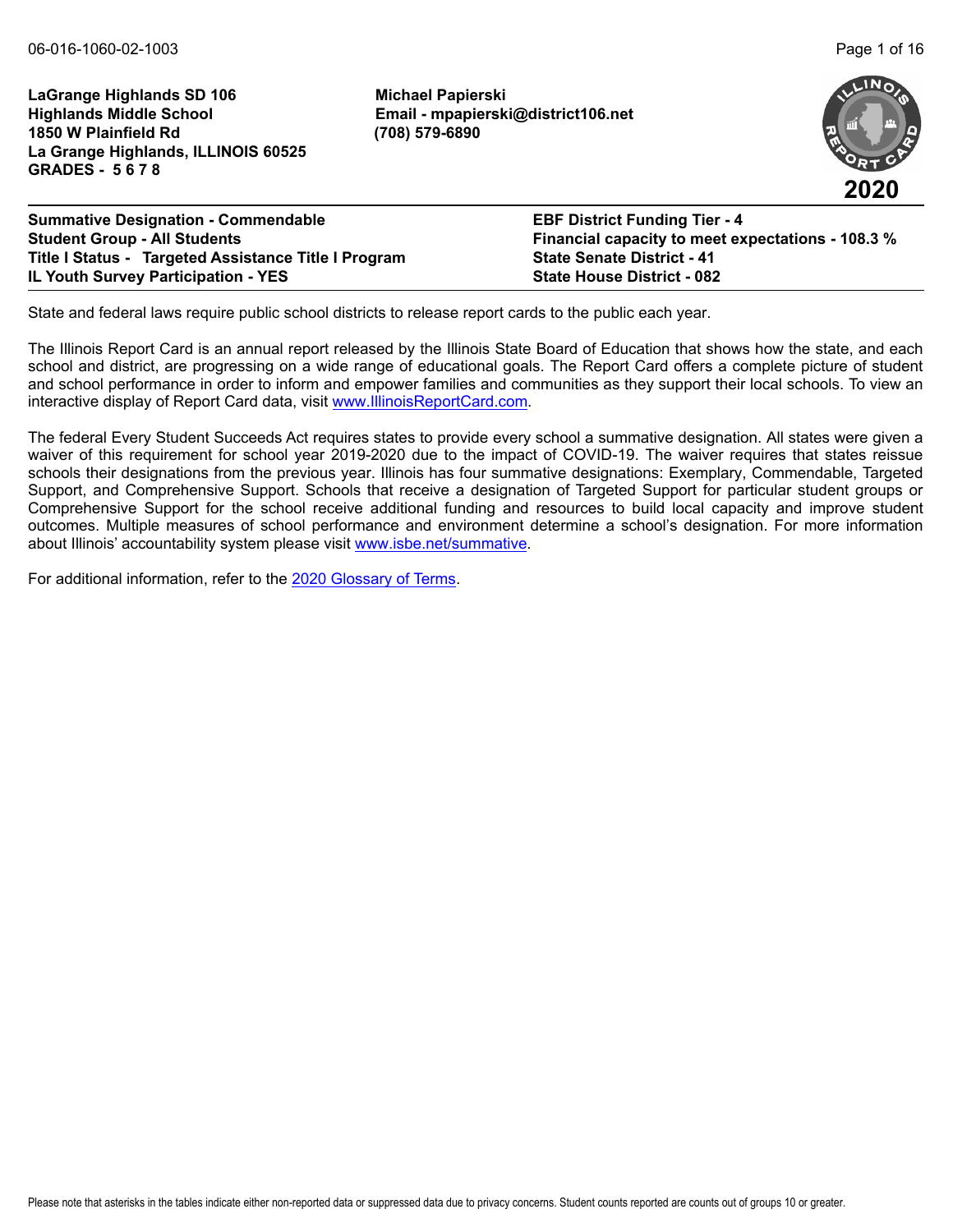|                 | <b>STUDENT ENROLLMENT</b> |         |              |                 |         |                                                   |                    |                         |                                                         |         |                      |                 |
|-----------------|---------------------------|---------|--------------|-----------------|---------|---------------------------------------------------|--------------------|-------------------------|---------------------------------------------------------|---------|----------------------|-----------------|
|                 | All                       | White   | <b>Black</b> | <b>Hispanic</b> | Asian   | <b>Native</b><br>Hawaiian<br>/Pacific<br>Islander | American<br>Indian | Two or<br>More<br>Races | <b>Children</b><br>with<br><b>Disabilities Learners</b> | English | Low<br><b>Income</b> | <b>Homeless</b> |
| <b>School</b>   | 381                       | 304     | 4            | 50              | 15      | $\star$                                           | $\star$            | 8                       | 60                                                      | 9       | 22                   |                 |
|                 |                           | 79.8%   | 1.0%         | 13.1%           | 3.9%    | $\star$                                           | $\star$            | 2.1%                    | 15.7%                                                   | 2.4%    | 5.8%                 | 0.3%            |
| <b>District</b> | 921                       | 729     | 5            | 124             | 37      | $\star$                                           | *                  | 26                      | 127                                                     | 35      | 40                   |                 |
|                 |                           | 79.2%   | 0.5%         | 13.5%           | 4.0%    | $\star$                                           | $\star$            | 2.8%                    | 13.8%                                                   | 3.8%    | 4.3%                 | 0.1%            |
| <b>State</b>    | 1,957,018                 | 929,443 | 324,212      | 519,982         | 102,732 | 2,035                                             | 4,936              | 73,678                  | 348,751                                                 | 245,502 | 949,618              | 38,890          |
|                 |                           | 47.5%   | 16.6%        | 26.6%           | 5.2%    | 0.1%                                              | 0.3%               | 3.8%                    | 17.8%                                                   | 12.5%   | 48.5%                | 2.0%            |

**Student Enrollment** is based on Serving School.

**Children with Disabilities** are those students eligible to receive special education services through an IEP or support through a 504 plan. **English Learners** are students eligible for transitional bilingual programs. **Low Income** are students who receive or live in households that receive SNAP or TANF; are classified as homeless, migrant, runaway, Head Start, or foster children; or live in a household where the household income meets the USDA income guidelines to receive free or reduced-price meals.

**Homeless** students are those who do not have permanent and adequate homes.

|               | <b>CHRONIC ABSENTEEISM RATE</b>                   |        |              |                 |       |                 |                         |                         |                     |             |          |               |
|---------------|---------------------------------------------------|--------|--------------|-----------------|-------|-----------------|-------------------------|-------------------------|---------------------|-------------|----------|---------------|
|               | <b>Native</b><br>Hawaiian<br>/Pacific<br>American |        |              |                 |       | Two or<br>More  | <b>Children</b><br>with | <b>Students</b><br>with | English             | Low         |          |               |
|               | All                                               | White  | <b>Black</b> | <b>Hispanic</b> | Asian | <b>Islander</b> | Indian                  | Races                   | <b>Disabilities</b> | <b>IEPs</b> | Learners | <b>Income</b> |
| <b>School</b> | 2.6%                                              | 2.3%   |              | 4.0%            | 6.7%  |                 | $\star$                 |                         | 5.0%                | 2.5%        |          | 6.7%          |
| District      | 2.1%                                              | $.6\%$ |              | 4.8%            | 3.3%  |                 |                         | 4.3%                    | 3.7%                | 2.8%        | 3.3%     | 14.3%         |
| <b>State</b>  | 11.0%                                             | 7.8%   | 18.7%        | 12.5%           | 5.7%  | 10.0%           | 15.6%                   | 13.0%                   | 16.3%               | 16.9%       | 11.3%    | 16.4%         |

**Users of this report should note that this data may have possibly been affected by the suspension of in-person instruction during the 2019-20 school year. While it was collected in accordance with ISBE data policy and validated through normal procedures, the state environment and policy changes resulting from the suspension of in-person instruction may have possibly affected the results. Thus, please use caution when interpreting results and trends.**

|                 | <b>ISTUDENT MOBILITY RATE</b> |         |        |         |              |                 |         |                 |          |         |                     |                 |          |               |
|-----------------|-------------------------------|---------|--------|---------|--------------|-----------------|---------|-----------------|----------|---------|---------------------|-----------------|----------|---------------|
|                 |                               |         |        |         |              |                 |         | <b>Native</b>   |          |         |                     |                 |          |               |
|                 |                               |         |        |         |              |                 |         | Hawaiian        |          | Two or  | <b>Children</b>     | <b>Students</b> |          |               |
|                 |                               |         |        |         |              |                 |         | /Pacific        | American | More    | with                | with            | English  | Low           |
|                 | All                           | Male    | Female | White   | <b>Black</b> | <b>Hispanic</b> | Asian   | <b>Islander</b> | Indian   | Races   | <b>Disabilities</b> | <b>IEPs</b>     | Learners | <b>Income</b> |
| <b>School</b>   | 0.8%                          | $1.0\%$ | 0.5%   | 1.0%    |              | 0.0%            | $0.0\%$ | $\star$         | $\star$  | $\star$ | 4.9%                | 4.9%            |          | 6.3%          |
| <b>District</b> | .9%                           | .5%     | 2.3%   | $1.7\%$ |              | 0.9%            | 5.9%    |                 |          | 3.7%    | 4.1%                | 4.5%            | 2.8%     | 11.8%         |
| <b>State</b>    | 6.2%                          | 6.5%    | 5.8%   | 4.1%    | 11.8%        | 5.9%            | 6.1%    | 8.2%            | 8.6%     | 7.6%    | 6.2%                | 6.8%            | 7.4%     | 9.0%          |

**Students with IEPs** are those eligible to receive special education services.

Users of this report should note that this data may have possibly been affected by the suspension of in-person instruction during the 2019-20 school year. While it was collected **in accordance with ISBE data policy and validated through normal procedures, the state environment and policy changes resulting from the suspension of in-person instruction may have possibly affected the results. Thus, please use caution when interpreting results and trends.**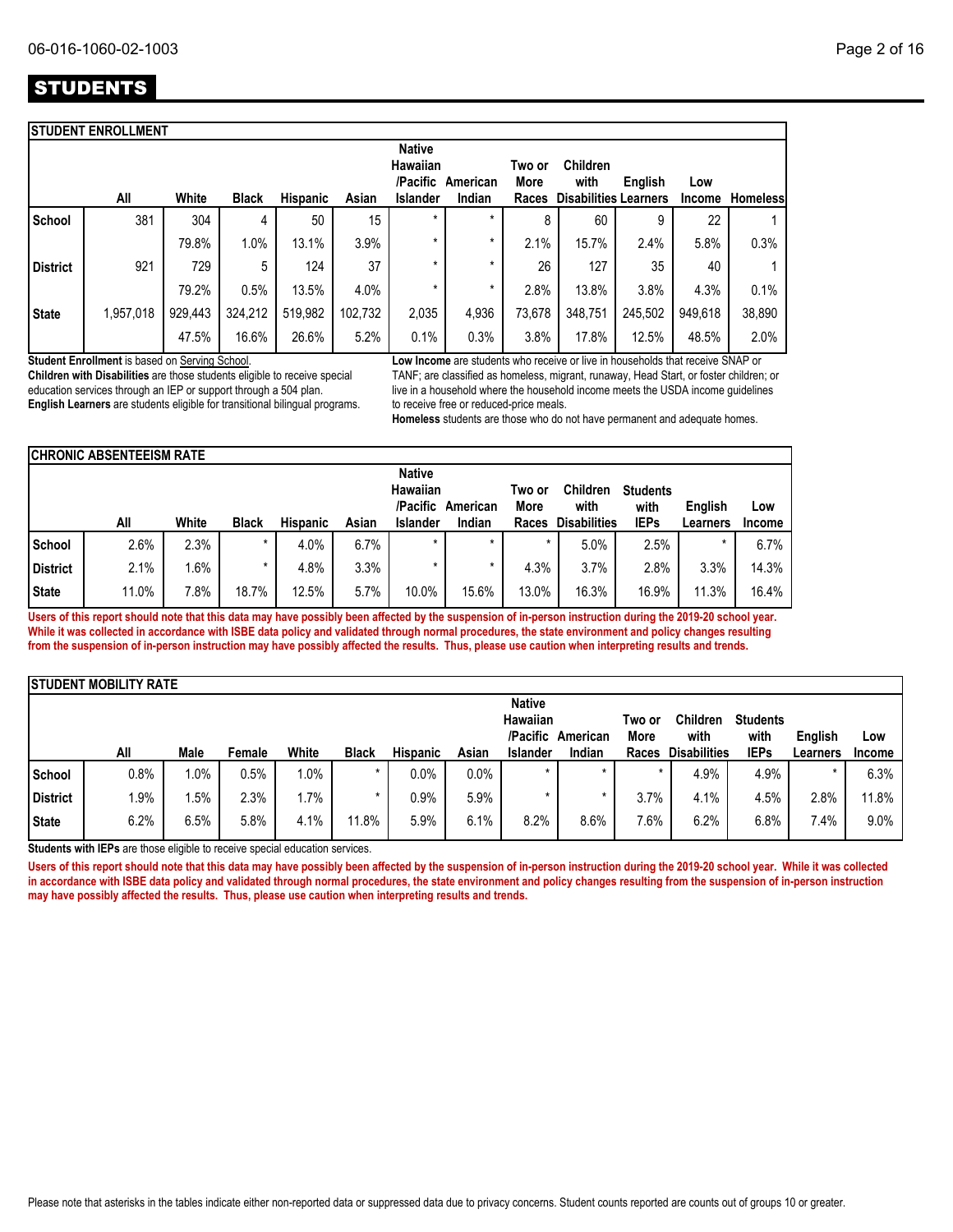## GIFTED STUDENTS

"Gifted Education" is defined as educational services, including differentiated curricula and instructional methods, designed to meet the needs of gifted children as defined in Article 14A of this code.

"Advanced Academic Program" is defined as a course of study to which students are assigned based on advanced cognitive ability or advanced academic achievement compared to local age peers and in which the curriculum is substantially differentiated from the general curriculum to provide appropriate challenge and pace. Note that gifted students are a subset of accelerated placement /advanced academic program students and are included in these metrics also.

| ISTUDENTS ASSESSED FOR<br><b>GIFTEDNESS</b> |     |       |  |  |  |  |  |  |  |  |  |
|---------------------------------------------|-----|-------|--|--|--|--|--|--|--|--|--|
| # Students<br>% Students                    |     |       |  |  |  |  |  |  |  |  |  |
| School                                      | 138 | 35.8% |  |  |  |  |  |  |  |  |  |
| <b>District</b>                             | 140 | 14.6% |  |  |  |  |  |  |  |  |  |
| 165,182<br>7.6%<br><b>State</b>             |     |       |  |  |  |  |  |  |  |  |  |

|               | <b>STUDENTS ASSESSED FOR GIFTEDNESS (Demographics)</b> |       |        |       |              |                 |         |                 |          |             |                 |          |               |
|---------------|--------------------------------------------------------|-------|--------|-------|--------------|-----------------|---------|-----------------|----------|-------------|-----------------|----------|---------------|
|               |                                                        |       |        |       |              |                 |         | <b>Native</b>   |          |             |                 |          |               |
|               |                                                        |       |        |       |              |                 |         | Hawaiian        |          | Two or      | <b>Students</b> |          |               |
|               |                                                        |       |        |       |              |                 |         | /Pacific        | American | <b>More</b> | With            | English  | LOW           |
|               | All                                                    | Male  | Female | White | <b>Black</b> | <b>Hispanic</b> | Asian   | <b>Islander</b> | Indian   | Races       | <b>IEPs</b>     | Learners | <b>Income</b> |
| <b>School</b> | 138                                                    | 34.2% | 37.6%  | 36.2% | $\star$      | 24.0%           | $\star$ |                 |          | $\star$     | $\star$         |          | $\star$       |
| District      | 140                                                    | 13.6% | 15.8%  | 14.7% | $\star$      | 11.4%           | $\star$ |                 |          | $\star$     |                 |          | $\star$       |
| State         | 165,182                                                | 7.5%  | 7.7%   | 8.5%  | 4.7%         | 5.5%            | 18.4%   | 8.1%            | 7.4%     | 9.1%        | 5.9%            | 6.3%     | 4.7%          |

|                          | <b>STUDENTS ASSESSED FOR GIFTEDNESS TAUGHT BY</b><br><b> GIFTED-ENDORSED TEACHERS</b> |         |  |  |  |  |  |  |  |  |  |
|--------------------------|---------------------------------------------------------------------------------------|---------|--|--|--|--|--|--|--|--|--|
| # Students<br>% Students |                                                                                       |         |  |  |  |  |  |  |  |  |  |
| l School                 | $\star$                                                                               | $\star$ |  |  |  |  |  |  |  |  |  |
| l District               | $\star$                                                                               | $\star$ |  |  |  |  |  |  |  |  |  |
| l State                  | 19.414                                                                                | 0.9%    |  |  |  |  |  |  |  |  |  |

|                 | <b>STUDENTS ASSESSED FOR GIFTEDNESS TAUGHT BY GIFTED-ENDORSED TEACHERS (Demographics)</b> |         |        |       |              |                 |         |                                                   |                    |                         |                                        |                     |               |
|-----------------|-------------------------------------------------------------------------------------------|---------|--------|-------|--------------|-----------------|---------|---------------------------------------------------|--------------------|-------------------------|----------------------------------------|---------------------|---------------|
|                 | All                                                                                       | Male    | Female | White | <b>Black</b> | <b>Hispanic</b> | Asian   | <b>Native</b><br>Hawaiian<br>/Pacific<br>Islander | American<br>Indian | Two or<br>More<br>Races | <b>Students</b><br>With<br><b>IEPs</b> | English<br>Learners | Low<br>Income |
| School          |                                                                                           | $\star$ |        |       | $\star$      |                 |         |                                                   |                    | $\star$                 | $\star$                                |                     |               |
| <b>District</b> |                                                                                           | $\star$ |        |       | $\star$      |                 | $\star$ |                                                   |                    |                         | $\star$                                |                     |               |
| <b>State</b>    | 19.414                                                                                    | 0.9%    | 0.9%   | 1.1%  | 0.3%         | 0.6%            | 2.7%    | 0.3%                                              | 0.7%               | 0.9%                    | 0.4%                                   | 0.4%                | 0.4%          |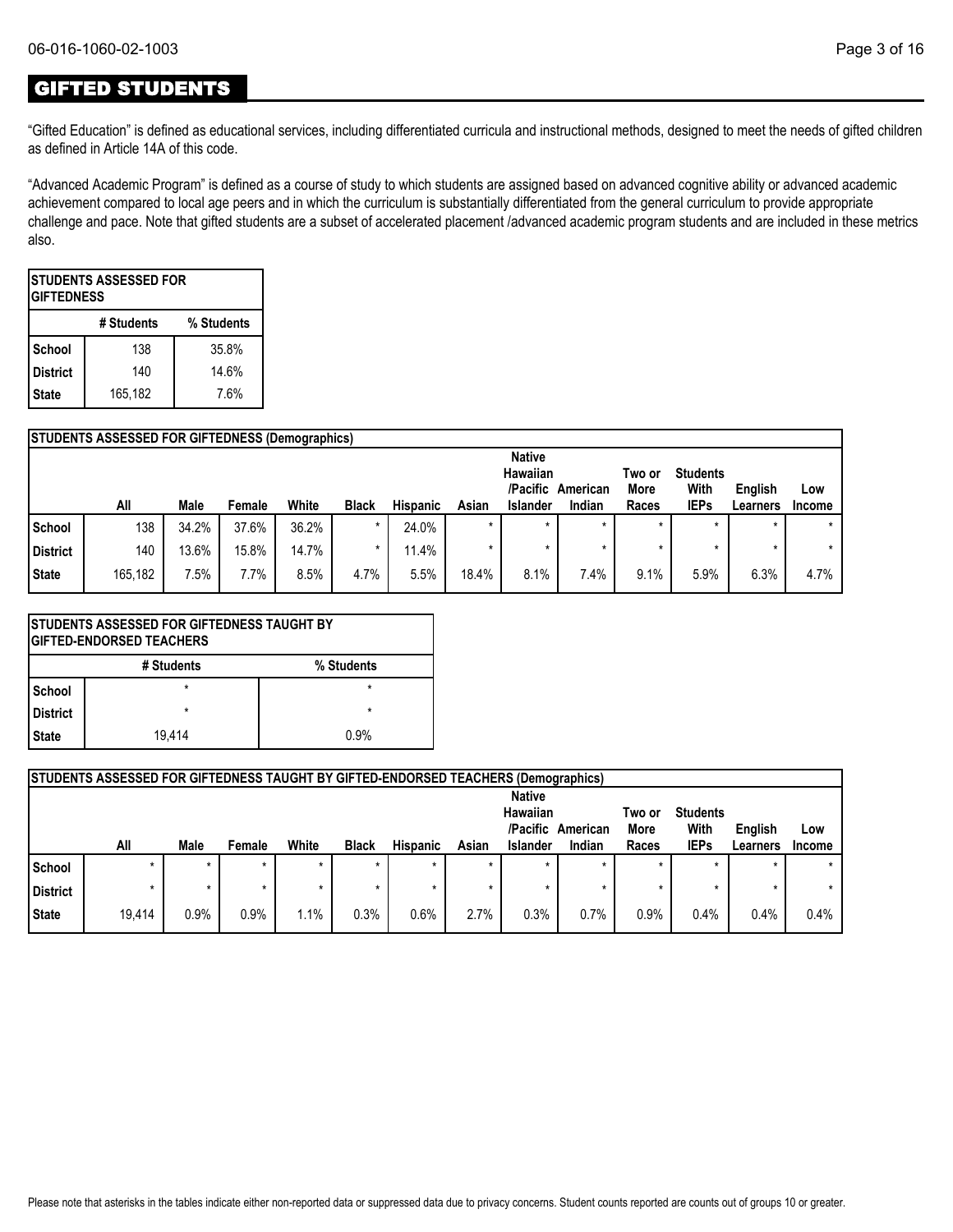|            | <b>STUDENTS IDENTIFIED AS GIFTED</b> |            |  |  |  |  |  |  |  |  |  |  |
|------------|--------------------------------------|------------|--|--|--|--|--|--|--|--|--|--|
|            | # Students                           | % Students |  |  |  |  |  |  |  |  |  |  |
| School     | 138                                  | 35.8%      |  |  |  |  |  |  |  |  |  |  |
| l District | 140                                  | 14.6%      |  |  |  |  |  |  |  |  |  |  |
| l State    | 50,813                               | 2.3%       |  |  |  |  |  |  |  |  |  |  |

|                 | <b>STUDENTS IDENTIFIED AS GIFTED (Demographics)</b> |       |        |       |              |                 |         |                           |                    |               |                     |                     |                      |
|-----------------|-----------------------------------------------------|-------|--------|-------|--------------|-----------------|---------|---------------------------|--------------------|---------------|---------------------|---------------------|----------------------|
|                 |                                                     |       |        |       |              |                 |         | <b>Native</b><br>Hawaiian |                    | Two or        | <b>Students</b>     |                     |                      |
|                 | All                                                 | Male  | Female | White | <b>Black</b> | <b>Hispanic</b> | Asian   | /Pacific<br>Islander      | American<br>Indian | More<br>Races | With<br><b>IEPs</b> | English<br>Learners | Low<br><b>Income</b> |
| School          | 138                                                 | 34.2% | 37.6%  | 36.2% | *            | 24.0%           | $\star$ | $\star$                   | $\star$            | $\star$       | $\star$             | $\star$             | $\star$              |
| <b>District</b> | 140                                                 | 13.6% | 15.8%  | 14.7% | *            | 11.4%           |         |                           |                    | *             |                     |                     | $\star$              |
| <b>State</b>    | 50,813                                              | 2.3%  | 2.4%   | 2.5%  | $1.1\%$      | .4%             | 9.9%    | 3.4%                      | 1.3%               | 2.7%          | 0.6%                | 0.5%                | $1.0\%$              |

| STUDENTS IDENTIFIED AS GIFTED TAUGHT BY<br><b>GIFTED-ENDORSED TEACHERS</b> |         |      |  |  |  |  |  |  |  |  |
|----------------------------------------------------------------------------|---------|------|--|--|--|--|--|--|--|--|
| # Students<br>% Students                                                   |         |      |  |  |  |  |  |  |  |  |
| <b>School</b>                                                              | $\star$ |      |  |  |  |  |  |  |  |  |
| District                                                                   | $\star$ | *    |  |  |  |  |  |  |  |  |
| <b>State</b>                                                               | 9.454   | 0.4% |  |  |  |  |  |  |  |  |

|                                                                                                           | <b>STUDENTS IDENTIFIED AS GIFTED TAUGHT BY GIFTED-ENDORSED TEACHERS (Demographics)</b> |         |         |       |              |                 |         |          |        |         |             |                 |               |
|-----------------------------------------------------------------------------------------------------------|----------------------------------------------------------------------------------------|---------|---------|-------|--------------|-----------------|---------|----------|--------|---------|-------------|-----------------|---------------|
| <b>Native</b><br>Hawaiian<br><b>Students</b><br>Two or<br>/Pacific<br>With<br>English<br>More<br>American |                                                                                        |         |         |       |              |                 |         |          |        |         | Low         |                 |               |
|                                                                                                           | All                                                                                    | Male    | Female  | White | <b>Black</b> | <b>Hispanic</b> | Asian   | Islander | Indian | Races   | <b>IEPs</b> | <b>Learners</b> | <b>Income</b> |
| School                                                                                                    | $\star$                                                                                | $\star$ | $\star$ | ÷     | $\star$      |                 | $\star$ | $\star$  |        | $\star$ | $\star$     | $\star$         |               |
| District                                                                                                  |                                                                                        |         |         | ÷     | ÷            |                 |         |          |        |         |             | $\star$         | $\star$       |
| <b>State</b>                                                                                              | 9.454                                                                                  | 0.4%    | 0.4%    | 0.5%  | 0.1%         | 0.2%            | 1.9%    | 0.1%     | 0.3%   | 0.5%    | 0.1%        | 0.1%            | 0.1%          |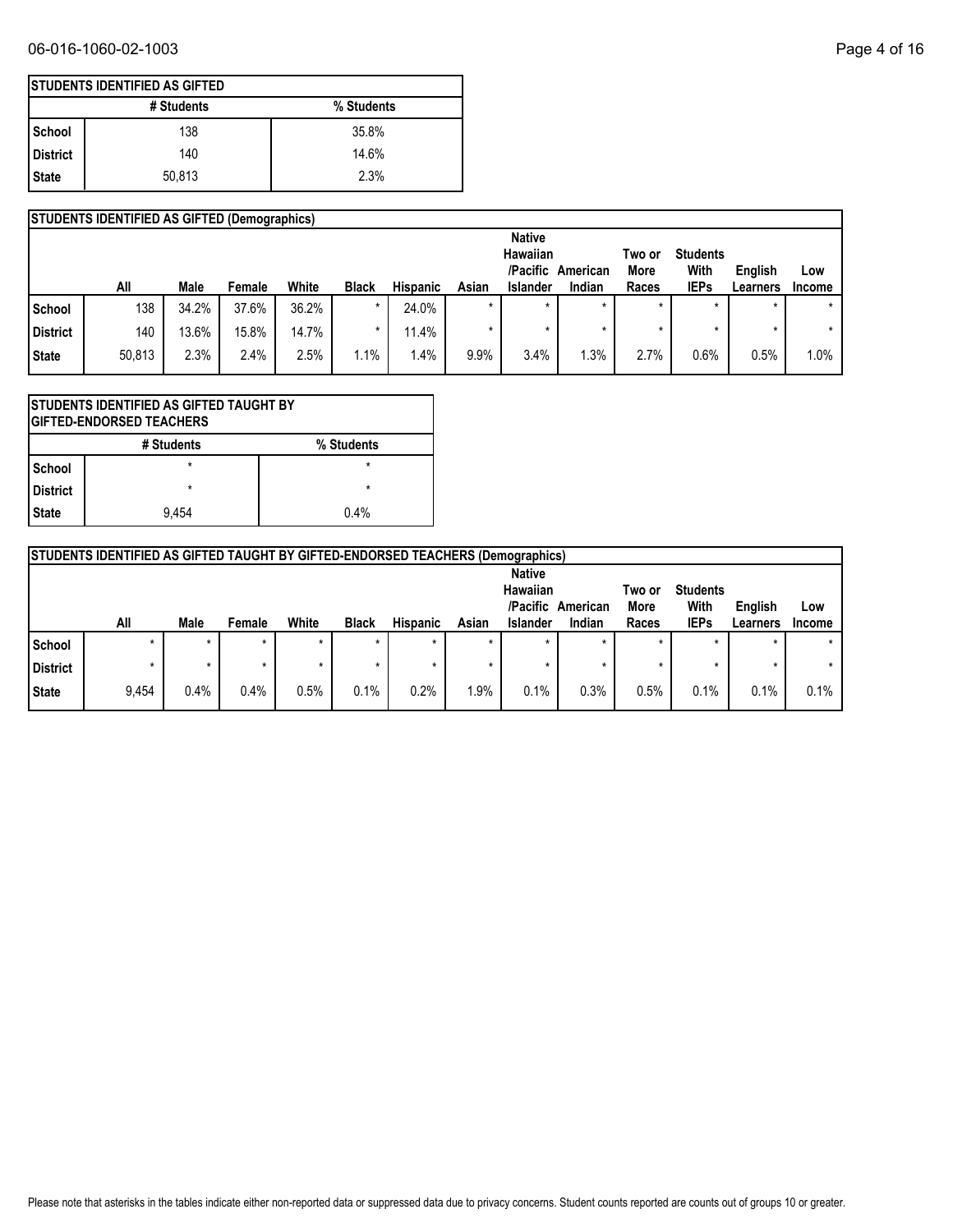| <b>ITOTAL SCHOOL DAYS</b> |  |
|---------------------------|--|
| <b>Number of Days</b>     |  |

| <b>Number of Days</b> |     |  |  |  |
|-----------------------|-----|--|--|--|
| School                | 182 |  |  |  |
| <b>District</b>       | 182 |  |  |  |
| <b>State</b>          | 175 |  |  |  |

**Users of this report should note that this data may have possibly been affected by the suspension of in-person instruction during the 2019-20 school year. While it was collected in accordance with ISBE data policy and validated through normal procedures, the state environment and policy changes resulting from the suspension of in-person instruction may have possibly affected the results. Thus, please use caution when interpreting results and trends.**

| % of 8TH GRADERS<br><b>PASSING ALGEBRA I</b> |       |  |  |  |
|----------------------------------------------|-------|--|--|--|
| School                                       | 96.9% |  |  |  |
| <b>District</b>                              | 96.9% |  |  |  |
| <b>State</b>                                 | 30.8% |  |  |  |

**Users of this report should note that this data may have possibly been affected by the suspension of in-person instruction during the 2019-20 school year. HOWEVER, based on the data collected and comparisons to historical data, the data collected for this collection cycle does not, in aggregate, exhibit greater variation than is normally observed from year to year.**

| <b>STUDENT-TO-STAFF RATIOS</b> |                                        |                                       |                                            |                         |  |  |  |  |
|--------------------------------|----------------------------------------|---------------------------------------|--------------------------------------------|-------------------------|--|--|--|--|
|                                | Pupil-<br><b>Teacher</b><br>Elementary | Pupil-<br><b>Teacher</b><br>Secondary | Pupil-<br><b>Certified</b><br><b>Staff</b> | Pupil-<br>Administrator |  |  |  |  |
| School                         |                                        |                                       |                                            |                         |  |  |  |  |
| <b>District</b>                | 16.0                                   | *                                     | 8.0                                        | 131.6                   |  |  |  |  |
| <b>State</b>                   | 18.1                                   | 18.6                                  | 10.1                                       | 171.1                   |  |  |  |  |

| <b>HEALTH</b><br>AND<br><b>WELLNESS</b><br>(days per week) |     |  |  |  |
|------------------------------------------------------------|-----|--|--|--|
| School                                                     | 5.0 |  |  |  |
| <b>District</b>                                            | 5.0 |  |  |  |
| <b>State</b>                                               | 3.6 |  |  |  |

**Users of this report should note that this data may have possibly been affected by the suspension of in-person instruction during the 2019-20 school year. HOWEVER, based on the data collected and comparisons to historical data, the data collected for this collection cycle does not, in aggregate, exhibit greater variation than is normally observed from year to year.**

| <b>AVERAGE CLASS SIZE</b> (as of the first school day in May) |      |      |         |      |      |      |      |      |      |          |         |
|---------------------------------------------------------------|------|------|---------|------|------|------|------|------|------|----------|---------|
| Grades                                                        |      |      |         |      |      |      |      |      |      | $9 - 12$ | Overall |
| School                                                        | ٠    |      | $\star$ |      |      | 24.4 | 18.3 | 20.4 | 18.5 |          | 19.9    |
| <b>District</b>                                               | 23.3 | 20.0 | 24.9    | 24.4 | 21.4 | 24.4 | 18.3 | 20.4 | 18.5 |          | 21.4    |
| <b>State</b>                                                  | 19.1 | 20.8 | 21.2    | 21.9 | 22.0 | 22.6 | 23.1 | 23.0 | 22.5 | 21.6     | 21.7    |

|                 | <b>TEACHER INFORMATION</b> (Full-Time Equivalents) |       |        |       |              |                 |         |                 |                   |        |          |
|-----------------|----------------------------------------------------|-------|--------|-------|--------------|-----------------|---------|-----------------|-------------------|--------|----------|
|                 |                                                    |       |        |       |              |                 |         | <b>Native</b>   |                   |        |          |
|                 |                                                    |       |        |       |              |                 |         | <b>Hawaiian</b> |                   | Two or |          |
|                 | Total                                              |       |        |       |              |                 |         |                 | /Pacific American | More   |          |
|                 | <b>Number</b>                                      | Male  | Female | White | <b>Black</b> | <b>Hispanic</b> | Asian   | <b>Islander</b> | Indian            | Races  | Unknownl |
| <b>District</b> | 75                                                 | 13.5% | 86.5%  | 90.2% | $\star$      | $\star$         | $\star$ | $\star$         |                   |        | 9.8%     |
| <b>State</b>    | 131,230                                            | 23.2% | 76.8%  | 82.3% | 5.9%         | 7.0%            | 1.7%    | 0.1%            | 0.2%              | 0.8%   | 2.0%     |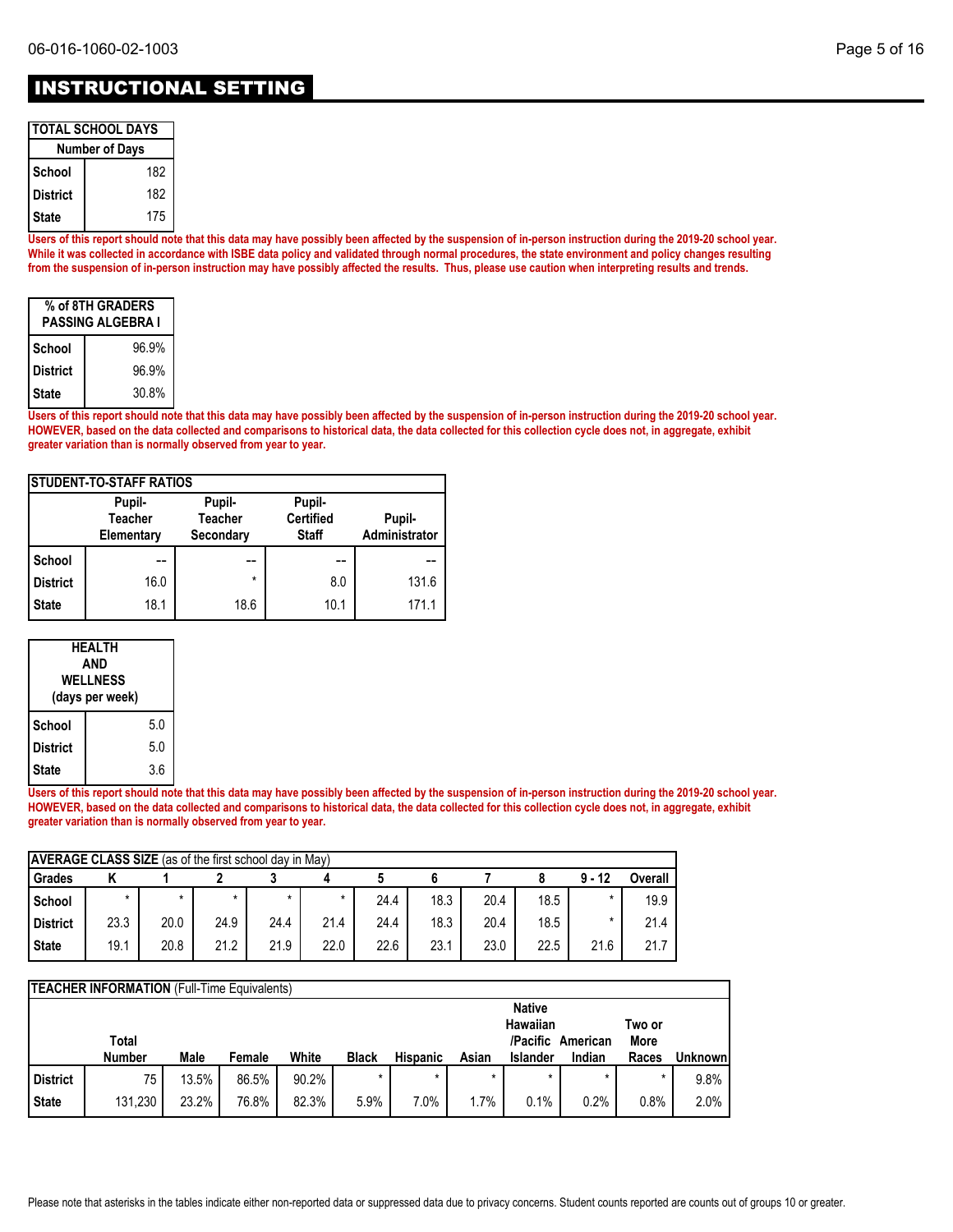#### 06-016-1060-02-1003 Page 6 of 16

|                 |                                                     | <b>TEACHER INFORMATION (Experience)</b>                        |                                                |
|-----------------|-----------------------------------------------------|----------------------------------------------------------------|------------------------------------------------|
|                 |                                                     | $%$ of                                                         | $%$ of                                         |
|                 | Average<br>Teaching<br><b>Experience</b><br>(Years) | <b>Teachers</b><br>with<br><b>Bachelor's</b><br><b>Degrees</b> | <b>Teachers</b><br>with<br>Master's<br>& Above |
| School          |                                                     |                                                                |                                                |
| <b>District</b> | 14.6                                                | 28.5%                                                          | 71.5%                                          |
| <b>State</b>    | 13.4                                                | 39.6%                                                          | 59.8%                                          |

| <b>ITEACHER RETENTION RATE</b> |       |  |                 | <b>PRINCIPAL TURNOVER (Count)</b> |
|--------------------------------|-------|--|-----------------|-----------------------------------|
| <b>School</b>                  | 89.4% |  | School          | 1.0                               |
| <b>District</b>                | 88.1% |  | <b>District</b> | 2.0                               |
| l State                        | 85.9% |  | <b>State</b>    | 2.0                               |

## **TEACHER ATTENDANCE RATE**

| School          |       |
|-----------------|-------|
| <b>District</b> | 94.4% |
| <b>State</b>    | 86.6% |

**Users of this report should note that this data may have possibly been affected by the suspension of in-person instruction during the 2019-20 school year. While it was collected in accordance with ISBE data policy and validated through normal procedures, the state environment and policy changes resulting from the suspension of in-person instruction may have possibly affected the results. Thus, please use caution when interpreting results and trends.**

| ITEACHER EVALUATION RATE |       |  |  |  |  |
|--------------------------|-------|--|--|--|--|
| School                   |       |  |  |  |  |
| <b>District</b>          | 97.7% |  |  |  |  |
| State                    | 98.7% |  |  |  |  |

**Users of this report should note that this data may have possibly been affected by the suspension of in-person instruction during the 2019-20 school year. While it was collected in accordance with ISBE data policy and validated through normal procedures, the state environment and policy changes resulting from the suspension of in-person instruction may have possibly affected the results. Thus, please use caution when interpreting results and trends.**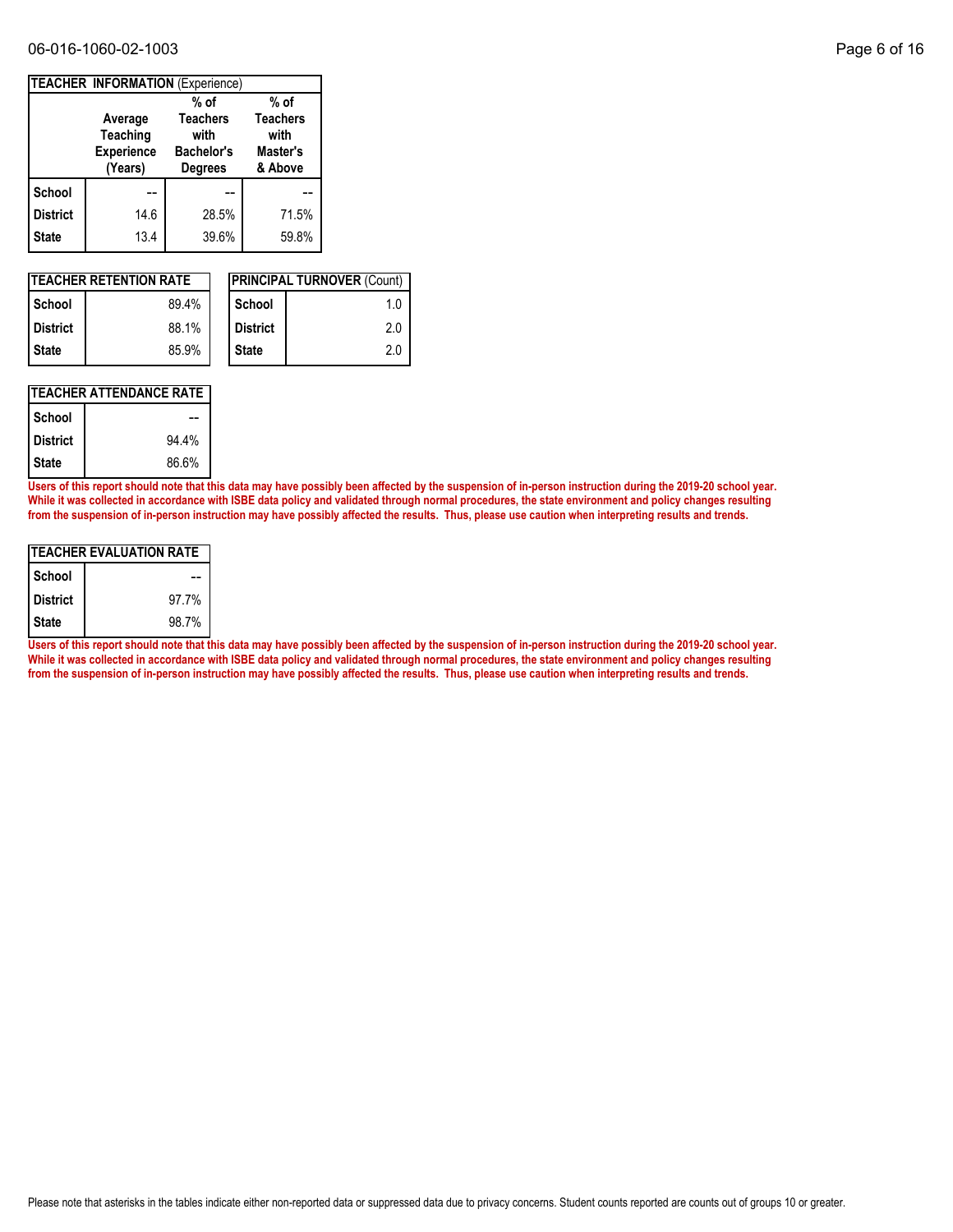# SCHOOL DISTRICT FINANCES

#### **AVERAGE TEACHER/ADMINISTRATOR SALARIES**





| <b>REVENUE BY SOURCE 2018-19</b> |                 |            |         | <b>EXPENDITURE BY FUND 2018-19</b>  |                 |            |         |  |
|----------------------------------|-----------------|------------|---------|-------------------------------------|-----------------|------------|---------|--|
|                                  | <b>District</b> | District % | State % |                                     | <b>District</b> | District % | State % |  |
| Local Property Taxes             | \$12,735,358    | 89.6%      | 60.3%   | <b>Education</b>                    | \$10,944,321    | 80.2%      | 70.4%   |  |
|                                  |                 |            |         | <b>Operations &amp; Maintenance</b> | \$1,394,699     | 10.2%      | 7.3%    |  |
| <b>Other Local Funding</b>       | \$691,811       | 4.9%       | 6.1%    | Transportation                      | \$155,920       | 1.1%       | 3.9%    |  |
|                                  |                 |            |         | Debt Service                        | \$625,288       | 4.6%       | 8.4%    |  |
| <b>Evidence-Based Funding</b>    | \$570,873       | 4.0%       | 21.7%   | <b>Tort</b>                         | \$219,719       | 1.6%       | 1.2%    |  |
|                                  |                 |            |         | Municipal Retirement/               |                 |            |         |  |
| <b>Other State Funding</b>       | \$84,009        | 0.6%       | 4.9%    | <b>Social Security</b>              | \$310,125       | 2.3%       | 1.9%    |  |
|                                  |                 |            |         | <b>Fire Prevention &amp; Safety</b> | \$0             | 0.0%       | 0.6%    |  |
| Federal Funding                  | \$133,644       | $0.9\%$    | 7.0%    | <b>Capital Projects</b>             | \$0             | 0.0%       | 6.3%    |  |
| <b>TOTAL</b>                     | \$14,215,695    |            |         | <b>TOTAL</b>                        | \$13,650,072    |            |         |  |

#### **OTHER FINANCIAL INDICATORS**

|          | 2017 Equalized<br><b>Assessed Valuation</b><br>per Pupil | 2017 Total School<br>Tax Rate<br>per \$100 | 2018-19 Instructional<br><b>Expenditure</b><br>per Pupil | 2018-19 Operating<br><b>Expenditure</b><br>per Pupil |
|----------|----------------------------------------------------------|--------------------------------------------|----------------------------------------------------------|------------------------------------------------------|
| District | \$490,113                                                | 2.99                                       | \$9,042                                                  | \$13,337                                             |
| State    | $***$                                                    | $***$                                      | \$8,582                                                  | \$14,492                                             |

\*\* Due to the way Illinois school districts are configured, state averages for equalized assessed valuation per pupil and total school tax rate per \$100 are not provided.

**Equalized assessed valuation** includes all computed property values upon which a district's local tax rate is calculated.

**Total school tax rate** is a district's total tax rate as it appears on local property tax bills.

**Instructional expenditure per pupil** includes the direct costs of teaching pupils or the interaction between teachers and pupils.

**Operating expenditure per pupil** includes the gross operating cost of a school district excluding summer school, adult education, bond principal retired, and capital expenditures.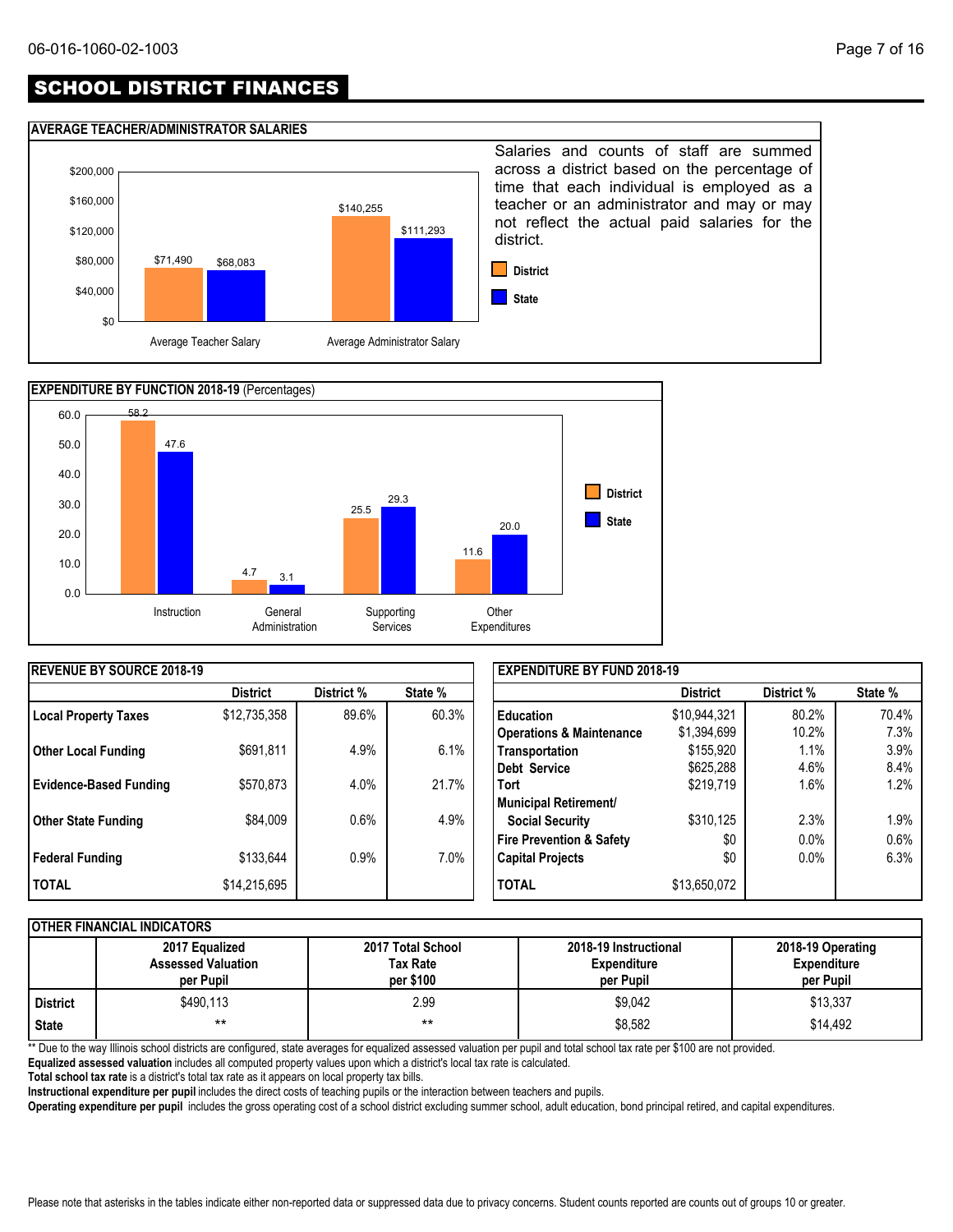## SCHOOL-LEVEL FINANCES

[www.isbe.net/site-based](https://www.isbe.net/site-based). The Every Student Succeeds Act requires LEAs to report school-level expenditure data, beginning with school year 2018-19. LEAs are required to report actual personnel and non-personnel expenditures of both site-specific and district centralized expenditures. These data are self-reported and may differ from Annual Financial Report data. For more information, visit

For Site-Based Expenditure Reporting, enrollment numbers display the average of the enrolled student count on October 1 and March 1 of the reporting year, including all children aged 3 through 21 in grades prekindergarten through 12 served by the LEA or placed in another educational institution by the LEA. Note that students attending only part of each day are counted as proportional students in the count, which may lead to decimal places in the enrollment number.

|                 |                   |      | <b>Site-Level Per-Pupil</b><br><b>Expenditures</b> |         |       | District Centralized Per-Pupil   Total Per-Pupil Expenditures  <br><b>Expenditures</b> |         |       |                              |          |                   |                              |
|-----------------|-------------------|------|----------------------------------------------------|---------|-------|----------------------------------------------------------------------------------------|---------|-------|------------------------------|----------|-------------------|------------------------------|
|                 | <b>Enrollment</b> |      | Federal State/Local Subtotal I                     |         |       | Federal State/Local Subtotal                                                           |         |       | Federal State/Local Subtotal |          | <b>Exclusions</b> | Total<br><b>Expenditures</b> |
| School          | 382.65            | \$14 | \$7.393                                            | \$7.407 | \$453 | \$8.557                                                                                | \$9.010 | \$467 | \$15.950                     | \$16.417 |                   |                              |
| <b>District</b> | 903.83            | \$17 | \$6.414                                            | \$6.431 | \$453 | \$8.557                                                                                | \$9.010 | \$470 | \$14.972                     | \$15.442 | \$741.918         | \$14,698,537                 |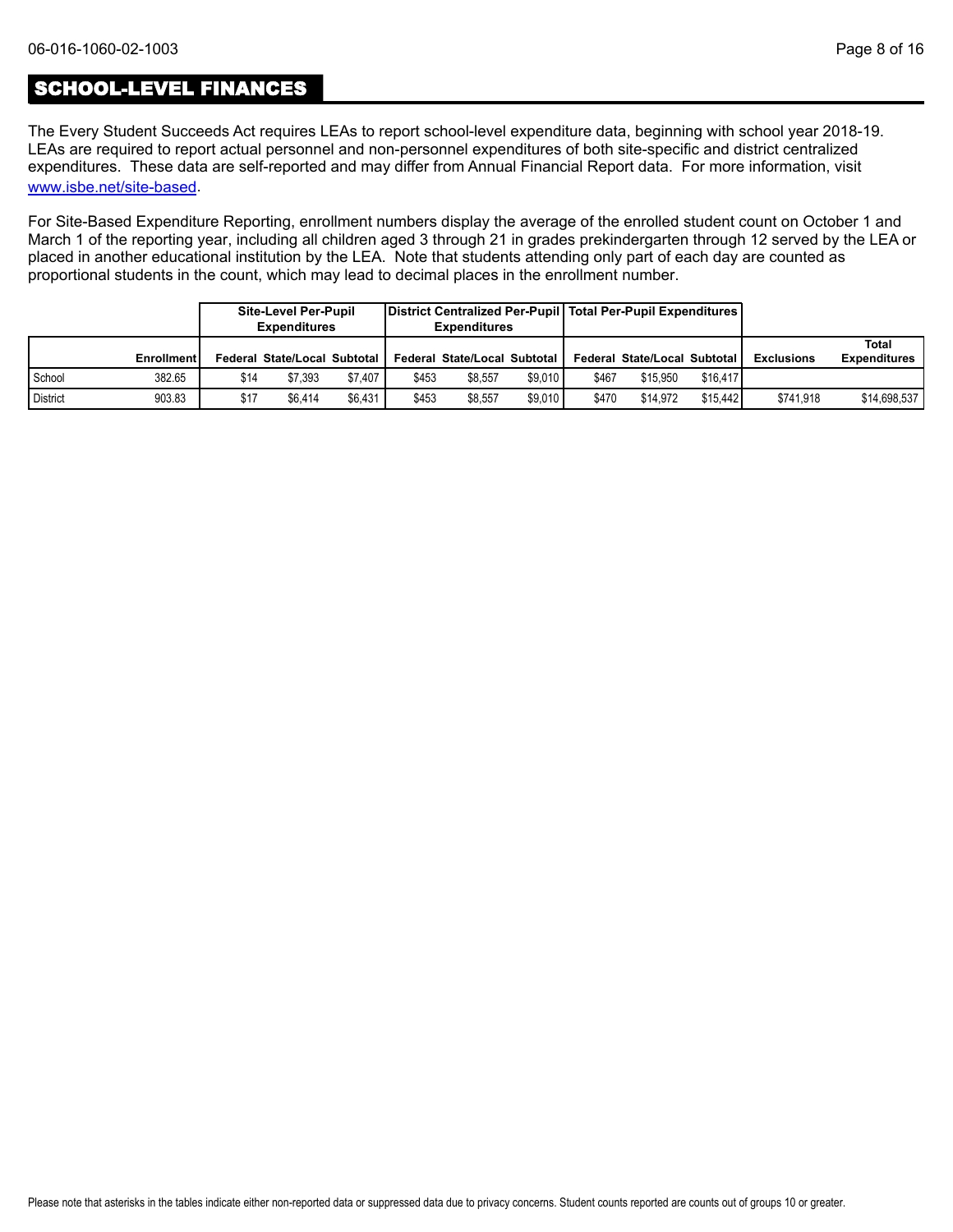## SCHOOL IMPROVEMENT FUNDS

Title I School Improvement - 1003(a) Grant funds are federal Title I funds allocated to districts to support school improvement efforts in schools designated as targeted or comprehensive. Funds must be spent on activities that supplement core programs. Comprehensive schools receive comprehensive support and are required to utilize an approved Learning Partner. Targeted schools receive targeted support and may utilize an approved Learning Partner. Any school utilizing Title I School Improvement - 1003(a) funds must complete an application and School Improvement Report based on a local Board of Education approved School Improvement Plan and submit the Illinois Quality Framework Supporting Rubric. Additional information on the requirements of this grant can be found here:<https://www.isbe.net/Pages/IL-EMPOWER.aspx>

| <b>ISCHOOL IMPROVEMENT FUNDS</b>                                           |                         |                                                                                           |                                                                                     |
|----------------------------------------------------------------------------|-------------------------|-------------------------------------------------------------------------------------------|-------------------------------------------------------------------------------------|
| <b>School Year First</b><br><b>Identified As</b><br><b>Needing Support</b> | <b>Level of Support</b> | Title I School Improvement -<br>1003(a) Funds Received for<br><b>Previous School Year</b> | <b>Reason for Receiving Title I</b><br><b>School Improvement -</b><br>1003(a) Funds |
|                                                                            |                         |                                                                                           |                                                                                     |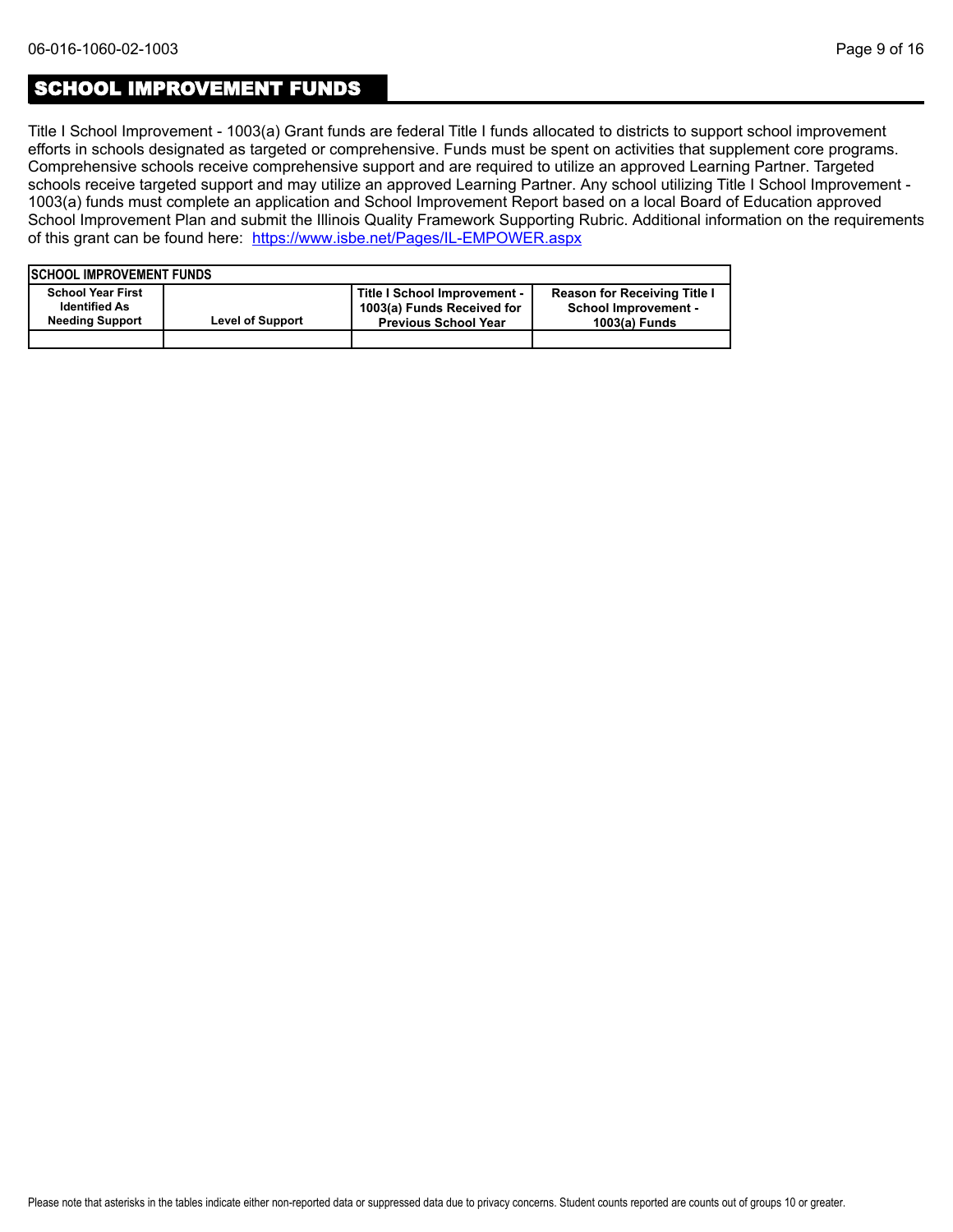# ACADEMIC PERFORMANCE - ASSESSMENTS

The federal Every Student Succeeds Act requires states to provide every school a summative designation. All states were given a waiver of this requirement for school year 2019-2020 due to the impact of COVID-19. The waiver requires that states reissue schools their designations from the previous year. Illinois has four summative designations: Exemplary, Commendable, Targeted Support, and Comprehensive Support. Schools that receive a designation of Targeted Support for particular student groups or Comprehensive Support for the school receive additional funding and resources to build local capacity and improve student outcomes. Multiple measures of school performance and environment determine a school's designation. For more information about Illinois' accountability system please visit [www.isbe.net/summative](http://www.isbe.net/summative)

|                 | <b>ELA PARTICIPATION - ALL TESTS (Demographics)</b> |      |        |       |              |          |       |                                       |                             |                         |                                         |                                        |                     |                      |
|-----------------|-----------------------------------------------------|------|--------|-------|--------------|----------|-------|---------------------------------------|-----------------------------|-------------------------|-----------------------------------------|----------------------------------------|---------------------|----------------------|
|                 | All                                                 | Male | Female | White | <b>Black</b> | Hispanic | Asian | <b>Native</b><br>Hawaiian<br>Islander | /Pacific American<br>Indian | Two or<br>More<br>Races | Children<br>with<br><b>Disabilities</b> | <b>Students</b><br>with<br><b>IEPs</b> | English<br>Learners | Low<br><b>Income</b> |
| School          |                                                     |      |        |       |              |          |       |                                       |                             |                         |                                         |                                        |                     |                      |
| <b>District</b> |                                                     |      |        |       |              |          |       |                                       |                             |                         |                                         |                                        |                     |                      |
| <b>State</b>    |                                                     |      |        |       |              |          |       |                                       |                             |                         |                                         |                                        |                     |                      |

**Due to the suspension of in-person instruction during the 2019-20 school year, the data for this metric is unavailable for use in the School Year 2020 Report Card.**

|                 | MATH PARTICIPATION - ALL TESTS (Demographics) |      |        |       |              |          |       |                           |                   |        |                     |                 |          |        |
|-----------------|-----------------------------------------------|------|--------|-------|--------------|----------|-------|---------------------------|-------------------|--------|---------------------|-----------------|----------|--------|
|                 |                                               |      |        |       |              |          |       | <b>Native</b><br>Hawaiian |                   | Two or | Children            | <b>Students</b> |          |        |
|                 |                                               |      |        |       |              |          |       |                           | /Pacific American | More   | with                | with            | English  | Low    |
|                 | All                                           | Male | Female | White | <b>Black</b> | Hispanic | Asian | Islander                  | Indian            | Races  | <b>Disabilities</b> | <b>IEPs</b>     | Learners | Income |
| School          |                                               |      |        |       |              |          |       |                           |                   |        |                     |                 |          |        |
| <b>District</b> |                                               |      |        |       |              |          |       |                           |                   |        |                     |                 |          |        |
| State           |                                               |      |        |       |              |          |       |                           |                   |        |                     |                 |          |        |
|                 |                                               |      |        |       |              |          |       |                           |                   |        |                     |                 |          |        |

**Due to the suspension of in-person instruction during the 2019-20 school year, the data for this metric is unavailable for use in the School Year 2020 Report Card.**

|                 | <b>SCIENCE PARTICIPATION - ALL TESTS (Demographics)</b> |      |        |       |       |          |       |                 |                   |        |                     |                 |          |        |
|-----------------|---------------------------------------------------------|------|--------|-------|-------|----------|-------|-----------------|-------------------|--------|---------------------|-----------------|----------|--------|
|                 |                                                         |      |        |       |       |          |       | <b>Native</b>   |                   |        |                     |                 |          |        |
|                 |                                                         |      |        |       |       |          |       | Hawaiian        |                   | Two or | Children            | <b>Students</b> |          |        |
|                 |                                                         |      |        |       |       |          |       |                 | /Pacific American | More   | with                | with            | English  | Low    |
|                 | All                                                     | Male | Female | White | Black | Hispanic | Asian | <b>Islander</b> | Indian            | Races  | <b>Disabilities</b> | <b>IEPs</b>     | Learners | Income |
| School          |                                                         |      |        |       |       |          |       |                 |                   |        |                     |                 |          |        |
| <b>District</b> |                                                         |      |        |       |       |          |       |                 |                   |        |                     |                 |          |        |
| State           |                                                         |      |        |       |       |          |       |                 |                   |        |                     |                 |          |        |
|                 |                                                         |      |        |       |       |          |       |                 |                   |        |                     |                 |          |        |

**Due to the suspension of in-person instruction during the 2019-20 school year, the data for this metric is unavailable for use in the School Year 2020 Report Card.**

#### **NUMBER AND PERCENTAGE OF ENGLISH LEARNERS EXEMPTED FROM ASSESSMENT**

No English Learners are exempted from assessment, including those who are newly arrived in the U.S. Previously, states could exempt newly arrived English Learners from ELA testing only. Under ESSA, states have flexibility in how they test and use scores from newly arrived English Learners. Per the approved Illinois ESSA State Plan, "Illinois will assess newly arrived ELs, enrolled in their first year in U.S. schools, in grades 3-12 in academic content areas: English language arts, mathematics, and science. Data from the first-year assessments will not be included in accountability determinations, but serve solely for baseline purposes."

Please note that asterisks in the tables indicate either non-reported data or suppressed data due to privacy concerns. Student counts reported are counts out of groups 10 or greater.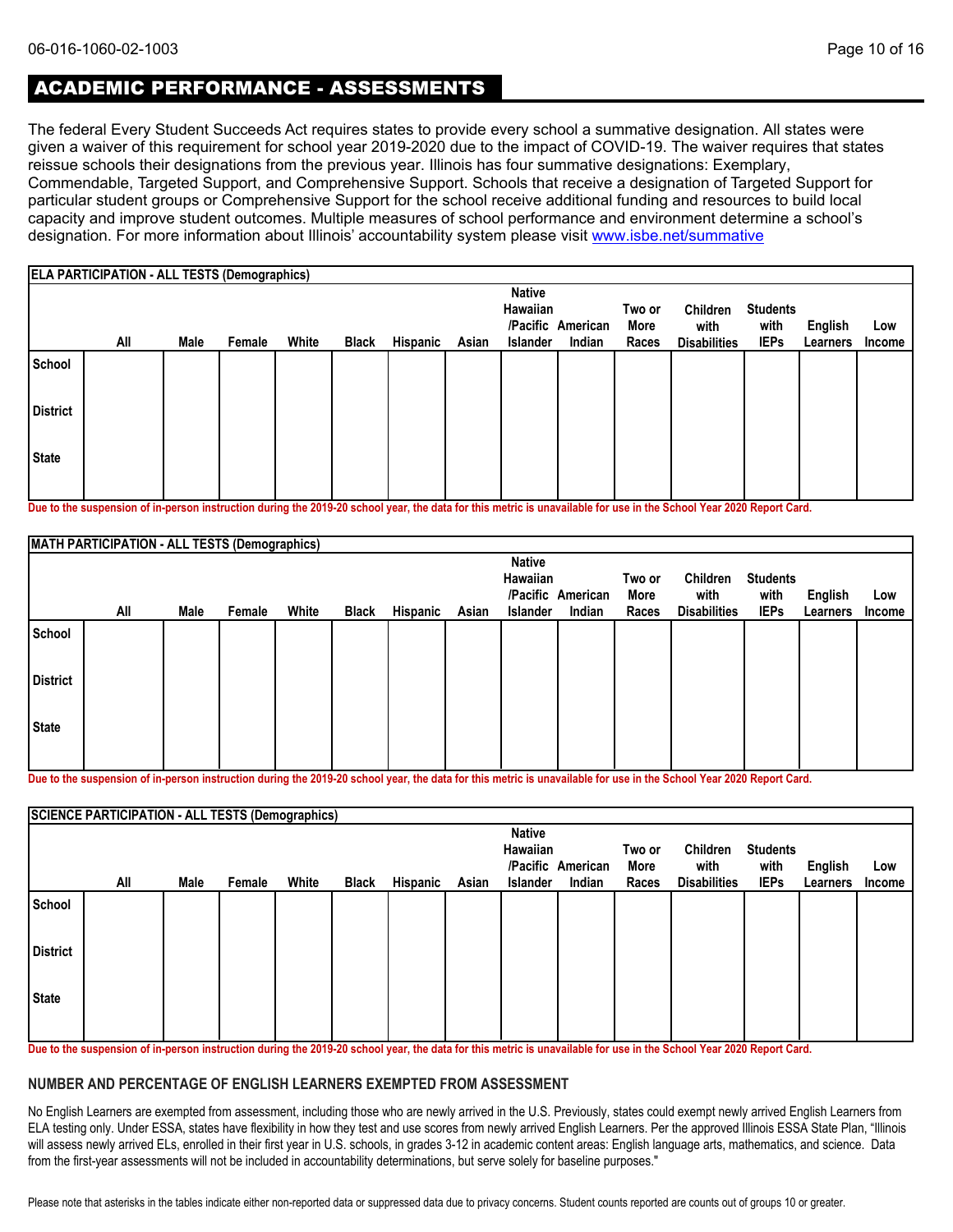|                        | <b>IAR ELA PARTICIPATION (Demographics)</b> |      |        |       |              |                                                                                                                                                                                                                                   |       |                                       |                             |                         |                                                                           |                                        |                     |                      |
|------------------------|---------------------------------------------|------|--------|-------|--------------|-----------------------------------------------------------------------------------------------------------------------------------------------------------------------------------------------------------------------------------|-------|---------------------------------------|-----------------------------|-------------------------|---------------------------------------------------------------------------|----------------------------------------|---------------------|----------------------|
|                        | All                                         | Male | Female | White | <b>Black</b> | Hispanic                                                                                                                                                                                                                          | Asian | <b>Native</b><br>Hawaiian<br>Islander | /Pacific American<br>Indian | Two or<br>More<br>Races | <b>Children</b><br>with<br><b>Disabilities</b>                            | <b>Students</b><br>with<br><b>IEPs</b> | English<br>Learners | Low<br><b>Income</b> |
| School                 |                                             |      |        |       |              |                                                                                                                                                                                                                                   |       |                                       |                             |                         |                                                                           |                                        |                     |                      |
| <b>District</b>        |                                             |      |        |       |              |                                                                                                                                                                                                                                   |       |                                       |                             |                         |                                                                           |                                        |                     |                      |
| <b>State</b><br>-<br>. | $\cdots$                                    |      |        |       |              | $\mathbf{r}$ , and the state of the state of the state of the state of the state of the state of the state of the state of the state of the state of the state of the state of the state of the state of the state of the state o |       | .                                     | $\cdots$                    |                         | $\mathbf{r}$ and $\mathbf{r}$ and $\mathbf{r}$ and $\mathbf{r}$<br>$\sim$ | .                                      |                     |                      |

|                 | IAR MATH PARTICIPATION (Demographics) |      |        |       |              |          |       |                                              |                             |                         |                                         |                                        |                            |                      |
|-----------------|---------------------------------------|------|--------|-------|--------------|----------|-------|----------------------------------------------|-----------------------------|-------------------------|-----------------------------------------|----------------------------------------|----------------------------|----------------------|
|                 | All                                   | Male | Female | White | <b>Black</b> | Hispanic | Asian | <b>Native</b><br>Hawaiian<br><b>Islander</b> | /Pacific American<br>Indian | Two or<br>More<br>Races | Children<br>with<br><b>Disabilities</b> | <b>Students</b><br>with<br><b>IEPs</b> | <b>English</b><br>Learners | Low<br><b>Income</b> |
| School          |                                       |      |        |       |              |          |       |                                              |                             |                         |                                         |                                        |                            |                      |
| <b>District</b> |                                       |      |        |       |              |          |       |                                              |                             |                         |                                         |                                        |                            |                      |
| <b>State</b>    |                                       |      |        |       |              |          |       |                                              |                             |                         |                                         |                                        |                            |                      |

**Due to the suspension of in-person instruction during the 2019-20 school year, the data for this metric is unavailable for use in the School Year 2020 Report Card.**

|                 | SAT ELA PARTICIPATION (Demographics) |             |        |       |              |          |       |                                       |                             |                         |                                         |                                        |                     |               |
|-----------------|--------------------------------------|-------------|--------|-------|--------------|----------|-------|---------------------------------------|-----------------------------|-------------------------|-----------------------------------------|----------------------------------------|---------------------|---------------|
|                 | All                                  | <b>Male</b> | Female | White | <b>Black</b> | Hispanic | Asian | <b>Native</b><br>Hawaiian<br>Islander | /Pacific American<br>Indian | Two or<br>More<br>Races | Children<br>with<br><b>Disabilities</b> | <b>Students</b><br>with<br><b>IEPs</b> | English<br>Learners | Low<br>Income |
| School          |                                      |             |        |       |              |          |       |                                       |                             |                         |                                         |                                        |                     |               |
| <b>District</b> |                                      |             |        |       |              |          |       |                                       |                             |                         |                                         |                                        |                     |               |
| <b>State</b>    |                                      |             |        |       |              |          |       |                                       |                             |                         |                                         |                                        |                     |               |

**Due to the suspension of in-person instruction during the 2019-20 school year, the data for this metric is unavailable for use in the School Year 2020 Report Card.**

|                 | SAT MATH PARTICIPATION (Demographics) |      |        |       |              |          |       |                                       |                             |                         |                                         |                                        |                     |               |
|-----------------|---------------------------------------|------|--------|-------|--------------|----------|-------|---------------------------------------|-----------------------------|-------------------------|-----------------------------------------|----------------------------------------|---------------------|---------------|
|                 | All                                   | Male | Female | White | <b>Black</b> | Hispanic | Asian | <b>Native</b><br>Hawaiian<br>Islander | /Pacific American<br>Indian | Two or<br>More<br>Races | Children<br>with<br><b>Disabilities</b> | <b>Students</b><br>with<br><b>IEPs</b> | English<br>Learners | Low<br>Income |
| School          |                                       |      |        |       |              |          |       |                                       |                             |                         |                                         |                                        |                     |               |
| <b>District</b> |                                       |      |        |       |              |          |       |                                       |                             |                         |                                         |                                        |                     |               |
| <b>State</b>    |                                       |      |        |       |              |          |       |                                       |                             |                         |                                         |                                        |                     |               |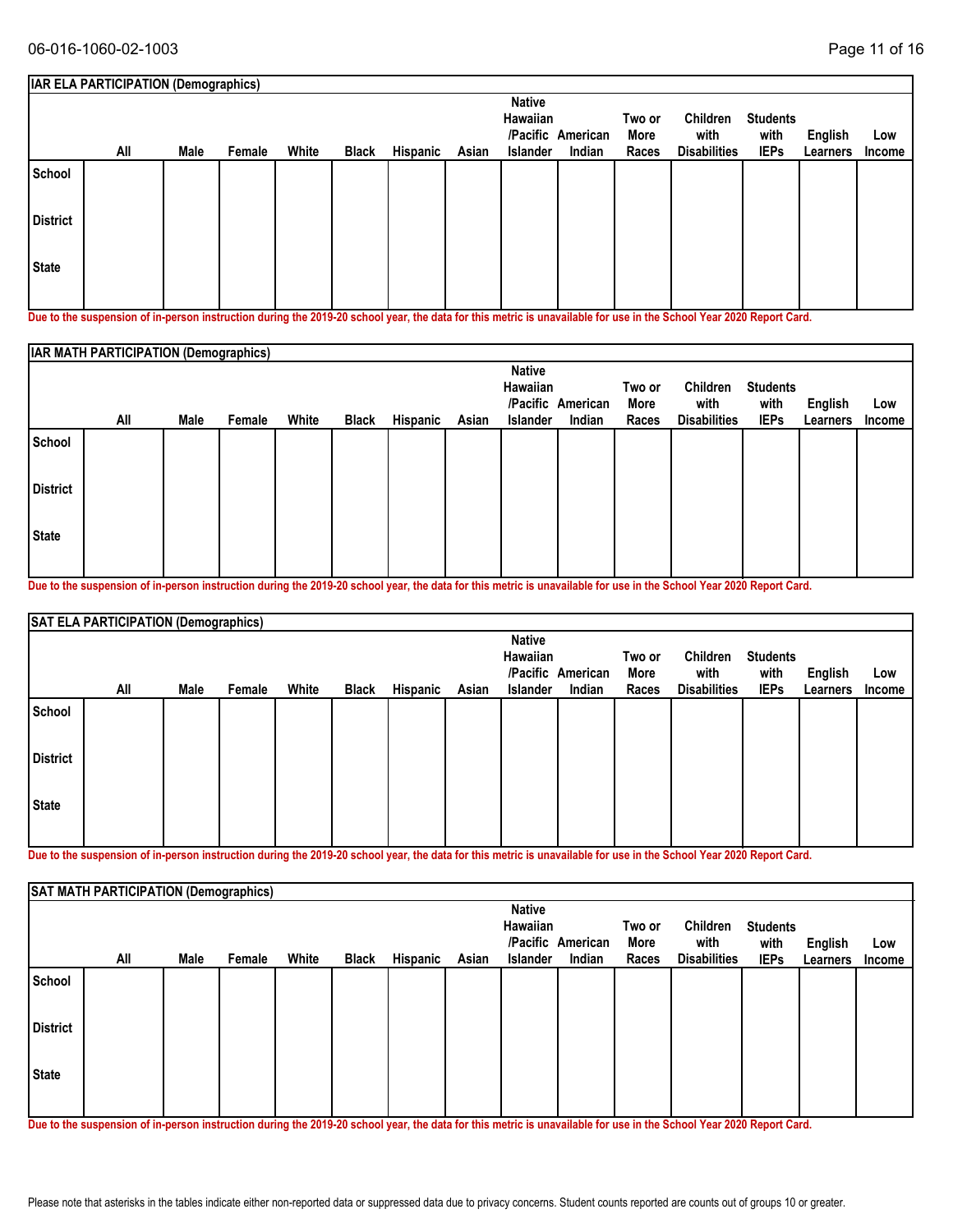|                 | DLM-AA ELA PARTICIPATION (Demographics)                                                                                                                                                                                             |      |        |       |              |          |       | <b>Native</b><br>Hawaiian |                             | Two or        | Children                    | <b>Students</b>     |                     |               |
|-----------------|-------------------------------------------------------------------------------------------------------------------------------------------------------------------------------------------------------------------------------------|------|--------|-------|--------------|----------|-------|---------------------------|-----------------------------|---------------|-----------------------------|---------------------|---------------------|---------------|
|                 | All                                                                                                                                                                                                                                 | Male | Female | White | <b>Black</b> | Hispanic | Asian | Islander                  | /Pacific American<br>Indian | More<br>Races | with<br><b>Disabilities</b> | with<br><b>IEPs</b> | English<br>Learners | Low<br>Income |
| School          |                                                                                                                                                                                                                                     |      |        |       |              |          |       |                           |                             |               |                             |                     |                     |               |
| <b>District</b> |                                                                                                                                                                                                                                     |      |        |       |              |          |       |                           |                             |               |                             |                     |                     |               |
| <b>State</b>    |                                                                                                                                                                                                                                     |      |        |       |              |          |       |                           |                             |               |                             |                     |                     |               |
|                 | <b>N</b> School Construction of the construction of the AAA AA subscribed as absoluted by a selection of the Construction of Action Action of Action Action of Action of Action of Action of Action of Action of Action of Action o |      |        |       |              |          |       |                           |                             |               |                             |                     |                     |               |

|                 | DLM-AA MATH PARTICIPATION (Demographics) |      |        |       |              |          |       |                                       |                             |                         |                                         |                                        |                     |                      |
|-----------------|------------------------------------------|------|--------|-------|--------------|----------|-------|---------------------------------------|-----------------------------|-------------------------|-----------------------------------------|----------------------------------------|---------------------|----------------------|
|                 | All                                      | Male | Female | White | <b>Black</b> | Hispanic | Asian | <b>Native</b><br>Hawaiian<br>Islander | /Pacific American<br>Indian | Two or<br>More<br>Races | Children<br>with<br><b>Disabilities</b> | <b>Students</b><br>with<br><b>IEPs</b> | English<br>Learners | Low<br><b>Income</b> |
| School          |                                          |      |        |       |              |          |       |                                       |                             |                         |                                         |                                        |                     |                      |
| <b>District</b> |                                          |      |        |       |              |          |       |                                       |                             |                         |                                         |                                        |                     |                      |
| <b>State</b>    |                                          |      |        |       |              |          |       |                                       |                             |                         |                                         |                                        |                     |                      |

**Due to the suspension of in-person instruction during the 2019-20 school year, the data for this metric is unavailable for use in the School Year 2020 Report Card.**

|                 | DLM-AA SCIENCE PARTICIPATION (Demographics) |      |        |       |              |          |       |                 |                   |        |                     |                 |          |               |
|-----------------|---------------------------------------------|------|--------|-------|--------------|----------|-------|-----------------|-------------------|--------|---------------------|-----------------|----------|---------------|
|                 |                                             |      |        |       |              |          |       | <b>Native</b>   |                   |        |                     |                 |          |               |
|                 |                                             |      |        |       |              |          |       | Hawaiian        |                   | Two or | Children            | <b>Students</b> |          |               |
|                 |                                             |      |        |       |              |          |       |                 | /Pacific American | More   | with                | with            | English  | Low           |
|                 | All                                         | Male | Female | White | <b>Black</b> | Hispanic | Asian | <b>Islander</b> | Indian            | Races  | <b>Disabilities</b> | <b>IEPs</b>     | Learners | <b>Income</b> |
| School          |                                             |      |        |       |              |          |       |                 |                   |        |                     |                 |          |               |
| <b>District</b> |                                             |      |        |       |              |          |       |                 |                   |        |                     |                 |          |               |
| <b>State</b>    |                                             |      |        |       |              |          |       |                 |                   |        |                     |                 |          |               |
|                 |                                             |      |        |       |              |          |       |                 |                   |        |                     |                 |          |               |

**Due to the suspension of in-person instruction during the 2019-20 school year, the data for this metric is unavailable for use in the School Year 2020 Report Card.**

|                 | <b>ISA PARTICIPATION (Demographics)</b> |      |        |       |              |          |       |                                       |                             |                         |                                         |                                        |                     |               |
|-----------------|-----------------------------------------|------|--------|-------|--------------|----------|-------|---------------------------------------|-----------------------------|-------------------------|-----------------------------------------|----------------------------------------|---------------------|---------------|
|                 | All                                     | Male | Female | White | <b>Black</b> | Hispanic | Asian | <b>Native</b><br>Hawaiian<br>Islander | /Pacific American<br>Indian | Two or<br>More<br>Races | Children<br>with<br><b>Disabilities</b> | <b>Students</b><br>with<br><b>IEPs</b> | English<br>Learners | Low<br>Income |
| School          |                                         |      |        |       |              |          |       |                                       |                             |                         |                                         |                                        |                     |               |
| <b>District</b> |                                         |      |        |       |              |          |       |                                       |                             |                         |                                         |                                        |                     |               |
| State           |                                         |      |        |       |              |          |       |                                       |                             |                         |                                         |                                        |                     |               |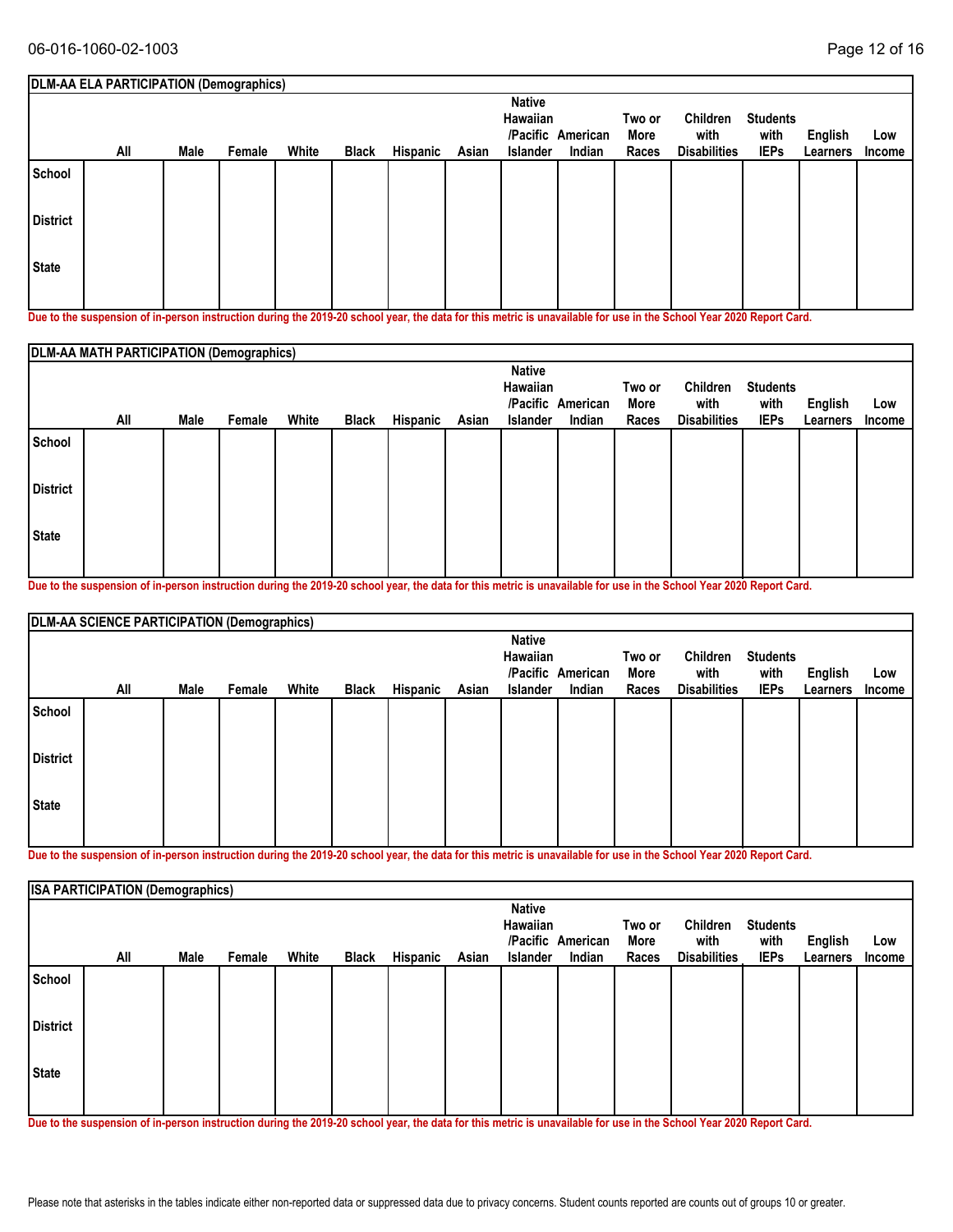| All |                 |      |        |                                                            |              | <b>Native</b>  |                             | Two or<br>More<br>Races     |
|-----|-----------------|------|--------|------------------------------------------------------------|--------------|----------------|-----------------------------|-----------------------------|
|     |                 |      |        |                                                            |              |                |                             |                             |
|     |                 |      |        |                                                            |              |                |                             |                             |
|     |                 |      |        |                                                            |              |                |                             |                             |
|     | <b>Students</b> | Male | Female | <b>ELA PROFICIENCY - ALL TESTS (Demographics)</b><br>White | <b>Black</b> | Hispanic Asian | <b>Hawaiian</b><br>Islander | /Pacific American<br>Indian |

|                 | <b>ELA PROFICIENCY - ALL TESTS (Demographics Continued)</b> |                                        |                                   |               |          |                |                     |                 |  |  |  |  |
|-----------------|-------------------------------------------------------------|----------------------------------------|-----------------------------------|---------------|----------|----------------|---------------------|-----------------|--|--|--|--|
|                 | Children<br>with<br><b>Disabilities</b>                     | <b>Students</b><br>with<br><b>IEPs</b> | <b>English</b><br><b>Learners</b> | Low<br>Income | Homeless | <b>Migrant</b> | Youth<br>In<br>Care | <b>Military</b> |  |  |  |  |
| <b>School</b>   |                                                             |                                        |                                   |               |          |                |                     |                 |  |  |  |  |
| <b>District</b> |                                                             |                                        |                                   |               |          |                |                     |                 |  |  |  |  |
| <b>State</b>    |                                                             |                                        |                                   |               |          |                |                     |                 |  |  |  |  |
|                 |                                                             |                                        |                                   |               |          |                |                     |                 |  |  |  |  |

**Due to the suspension of in-person instruction during the 2019-20 school year, the data for this metric is unavailable for use in the School Year 2020 Report Card.**

|                 | <b>MATH PROFICIENCY - ALL TESTS (Demographics)</b><br>All |      |        |       |                               | <b>Native</b><br>Hawaiian | /Pacific American | Two or<br>More |
|-----------------|-----------------------------------------------------------|------|--------|-------|-------------------------------|---------------------------|-------------------|----------------|
|                 | <b>Students</b>                                           | Male | Female | White | Black Hispanic Asian Islander |                           | Indian            | Races          |
| School          |                                                           |      |        |       |                               |                           |                   |                |
| <b>District</b> |                                                           |      |        |       |                               |                           |                   |                |
| <b>State</b>    |                                                           |      |        |       |                               |                           |                   |                |
|                 |                                                           |      |        |       |                               |                           |                   |                |

**Due to the suspension of in-person instruction during the 2019-20 school year, the data for this metric is unavailable for use in the School Year 2020 Report Card.**

|                 | <b>Children</b><br>with | <b>Students</b><br>with | <b>English</b>  | Low |                         | Youth<br><b>In</b> |          |
|-----------------|-------------------------|-------------------------|-----------------|-----|-------------------------|--------------------|----------|
|                 | <b>Disabilities</b>     | <b>IEPs</b>             | <b>Learners</b> |     | Income Homeless Migrant | Care               | Military |
| <b>School</b>   |                         |                         |                 |     |                         |                    |          |
| <b>District</b> |                         |                         |                 |     |                         |                    |          |
| <b>State</b>    |                         |                         |                 |     |                         |                    |          |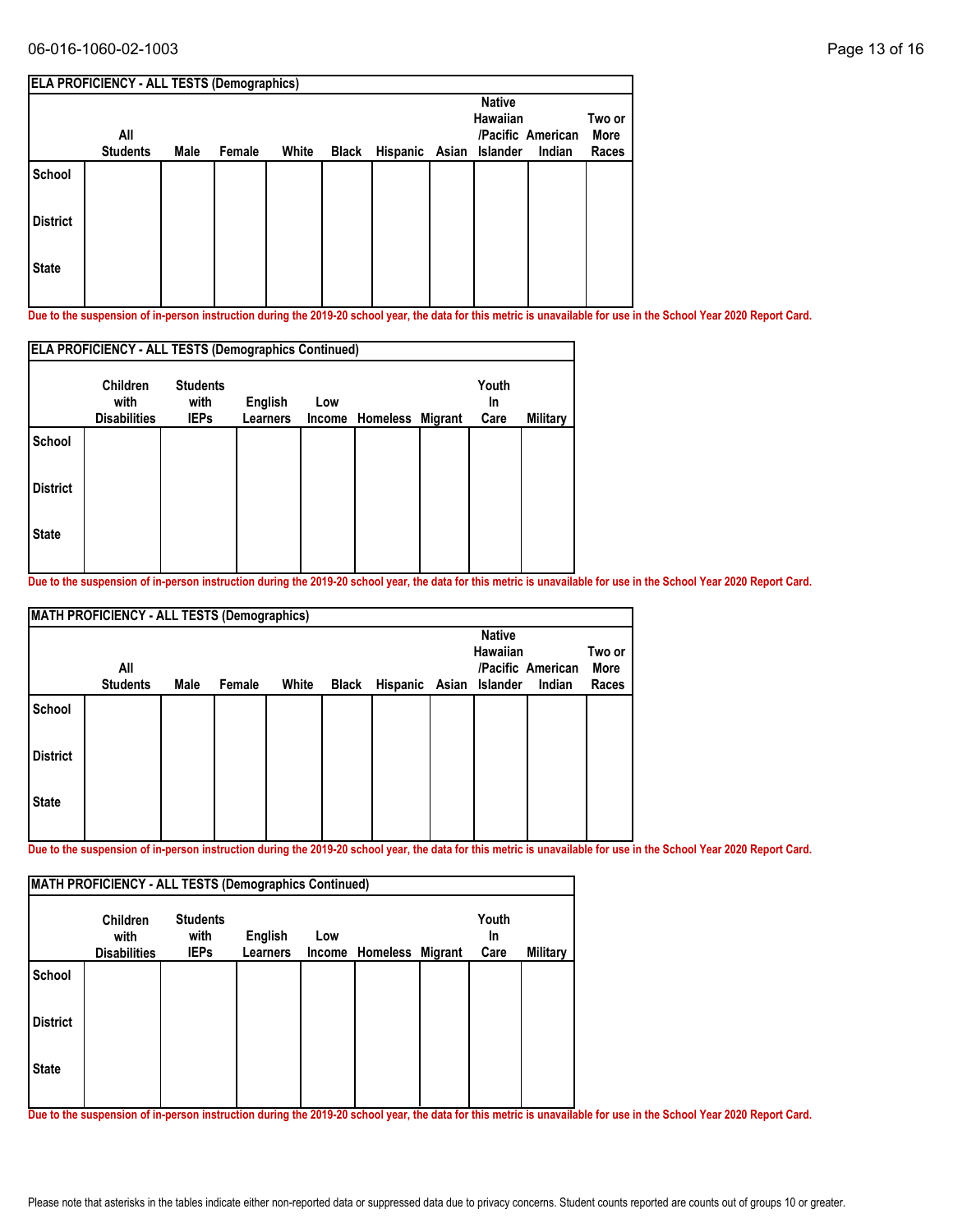## 06-016-1060-02-1003 Page 14 of 16

| All |                 |      |        |       |       |                                                       | <b>Native</b><br><b>Hawaiian</b> | Two or<br>More<br>Races                                |
|-----|-----------------|------|--------|-------|-------|-------------------------------------------------------|----------------------------------|--------------------------------------------------------|
|     |                 |      |        |       |       |                                                       |                                  |                                                        |
|     |                 |      |        |       |       |                                                       |                                  |                                                        |
|     |                 |      |        |       |       |                                                       |                                  |                                                        |
|     | <b>Students</b> | Male | Female | White | Black | <b>SCIENCE PROFICIENCY - ALL TESTS (Demographics)</b> |                                  | /Pacific American<br>Hispanic Asian Islander<br>Indian |

**Due to the suspension of in-person instruction during the 2019-20 school year, the data for this metric is unavailable for use in the School Year 2020 Report Card.**

|                 | <b>SCIENCE PROFICIENCY - ALL TESTS (Demographics Continued)</b> |                                        |                            |     |                         |  |                     |          |  |  |  |  |
|-----------------|-----------------------------------------------------------------|----------------------------------------|----------------------------|-----|-------------------------|--|---------------------|----------|--|--|--|--|
|                 | <b>Children</b><br>with<br><b>Disabilities</b>                  | <b>Students</b><br>with<br><b>IEPs</b> | English<br><b>Learners</b> | Low | Income Homeless Migrant |  | Youth<br>In<br>Care | Military |  |  |  |  |
| <b>School</b>   |                                                                 |                                        |                            |     |                         |  |                     |          |  |  |  |  |
| <b>District</b> |                                                                 |                                        |                            |     |                         |  |                     |          |  |  |  |  |
| <b>State</b>    |                                                                 |                                        |                            |     |                         |  |                     |          |  |  |  |  |
|                 |                                                                 |                                        |                            |     |                         |  |                     |          |  |  |  |  |

|                 | <b>EL PROFICIENCY ON ACCESS</b> |         |                                            |         |         |             |         |
|-----------------|---------------------------------|---------|--------------------------------------------|---------|---------|-------------|---------|
|                 |                                 |         |                                            |         |         |             | %       |
|                 |                                 |         |                                            |         |         | Long        | Long    |
|                 | #                               |         | %                                          |         | %       | <b>Term</b> | Term    |
|                 | <b>ELS</b>                      | Tested  | <b>Participation Proficient Proficient</b> |         |         | EL          | EL      |
| School          | $\star$                         | $\star$ | $\star$                                    | $\star$ | $\star$ | $\star$     |         |
| <b>District</b> | 34                              | 32      | 94.1%                                      | 7       | 21.9%   | *           | $\star$ |
| <b>State</b>    | 223,399                         | 220,920 | 98.9%                                      | 17,503  | 7.9%    | 20,127      | 9.0%    |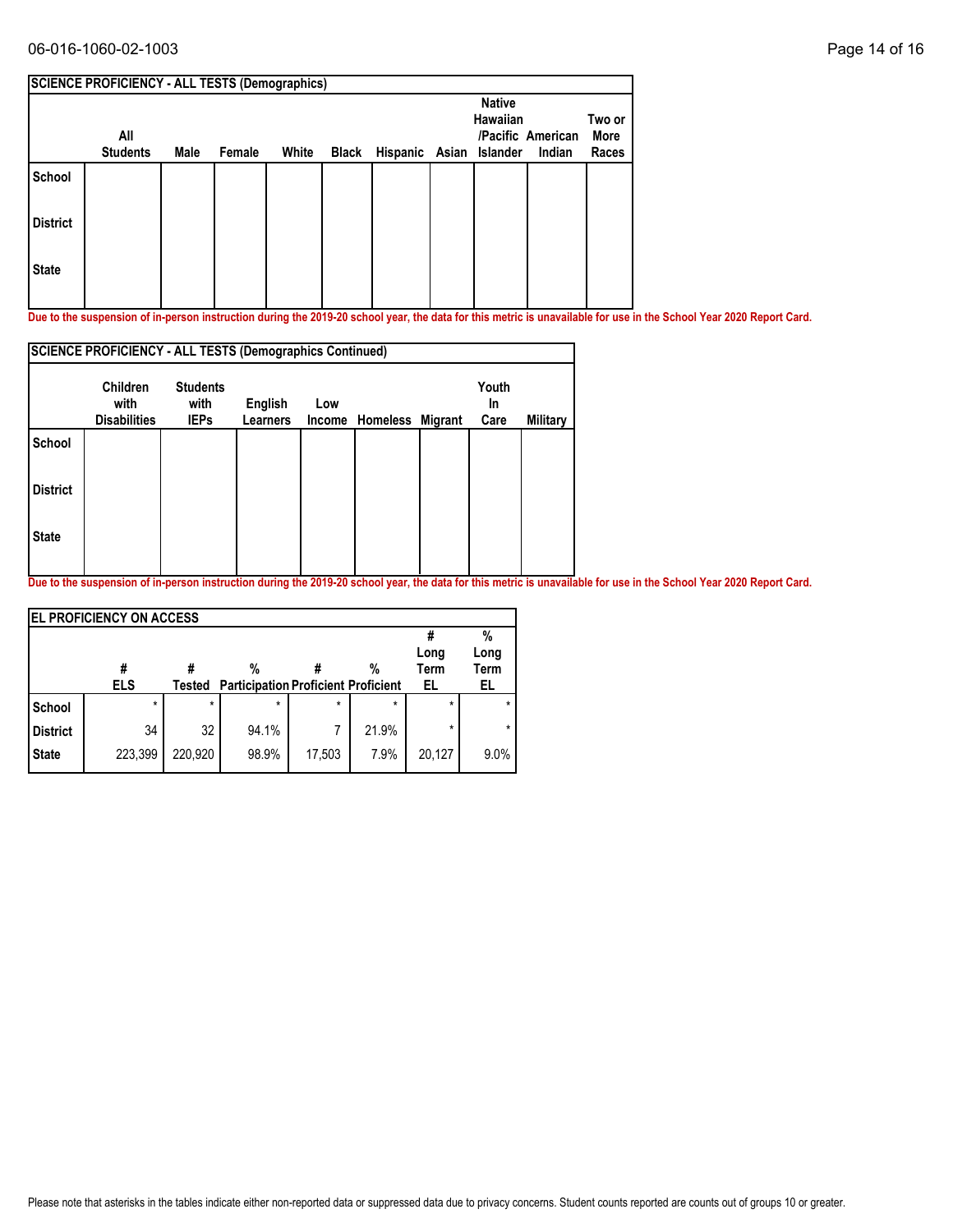|                 | MEAN ELA GROWTH PERCENTILE - IAR (Demographics) |      |        |       |              |          |       |                                                          |                    |                         |
|-----------------|-------------------------------------------------|------|--------|-------|--------------|----------|-------|----------------------------------------------------------|--------------------|-------------------------|
|                 | All<br><b>Students</b>                          | Male | Female | White | <b>Black</b> | Hispanic | Asian | <b>Native</b><br>Hawaiian<br>/Pacific<br><b>Islander</b> | American<br>Indian | Two or<br>More<br>Races |
| School          |                                                 |      |        |       |              |          |       |                                                          |                    |                         |
| <b>District</b> |                                                 |      |        |       |              |          |       |                                                          |                    |                         |
| <b>State</b>    |                                                 |      |        |       |              |          |       |                                                          |                    |                         |
|                 |                                                 |      |        |       |              |          |       |                                                          |                    |                         |

| MEAN ELA GROWTH PERCENTILE - IAR (Demographics Continued) |                         |                         |                 |        |                 |         |             |          |  |  |  |
|-----------------------------------------------------------|-------------------------|-------------------------|-----------------|--------|-----------------|---------|-------------|----------|--|--|--|
|                                                           | <b>Children</b><br>with | <b>Students</b><br>with | English         | Low    |                 |         | Youth<br>In |          |  |  |  |
|                                                           | <b>Disabilities</b>     | <b>IEPs</b>             | <b>Learners</b> | Income | <b>Homeless</b> | Migrant | Care        | Military |  |  |  |
| School                                                    |                         |                         |                 |        |                 |         |             |          |  |  |  |
| <b>District</b>                                           |                         |                         |                 |        |                 |         |             |          |  |  |  |
| <b>State</b>                                              |                         |                         |                 |        |                 |         |             |          |  |  |  |
|                                                           |                         |                         |                 |        |                 |         |             |          |  |  |  |

**Due to the suspension of in-person instruction during the 2019-20 school year, the data for this metric is unavailable for use in the School Year 2020 Report Card.**

|                 | <b>MEAN MATH GROWTH PERCENTILE - IAR (Demographics)</b> |      |        |       |              |          |       |                                                   |                    |                         |  |  |
|-----------------|---------------------------------------------------------|------|--------|-------|--------------|----------|-------|---------------------------------------------------|--------------------|-------------------------|--|--|
|                 | All<br><b>Students</b>                                  | Male | Female | White | <b>Black</b> | Hispanic | Asian | <b>Native</b><br>Hawaiian<br>/Pacific<br>Islander | American<br>Indian | Two or<br>More<br>Races |  |  |
| School          |                                                         |      |        |       |              |          |       |                                                   |                    |                         |  |  |
| <b>District</b> |                                                         |      |        |       |              |          |       |                                                   |                    |                         |  |  |
| <b>State</b>    |                                                         |      |        |       |              |          |       |                                                   |                    |                         |  |  |

**Due to the suspension of in-person instruction during the 2019-20 school year, the data for this metric is unavailable for use in the School Year 2020 Report Card.**

| MEAN MATH GROWTH PERCENTILE - IAR (Demographics Continued) |                                                |                                        |                            |               |                  |  |                            |                 |
|------------------------------------------------------------|------------------------------------------------|----------------------------------------|----------------------------|---------------|------------------|--|----------------------------|-----------------|
|                                                            | <b>Children</b><br>with<br><b>Disabilities</b> | <b>Students</b><br>with<br><b>IEPs</b> | English<br><b>Learners</b> | Low<br>Income | Homeless Migrant |  | Youth<br><b>In</b><br>Care | <b>Military</b> |
| <b>School</b>                                              |                                                |                                        |                            |               |                  |  |                            |                 |
| <b>District</b>                                            |                                                |                                        |                            |               |                  |  |                            |                 |
| <b>State</b>                                               |                                                |                                        |                            |               |                  |  |                            |                 |
|                                                            |                                                |                                        |                            |               |                  |  |                            |                 |